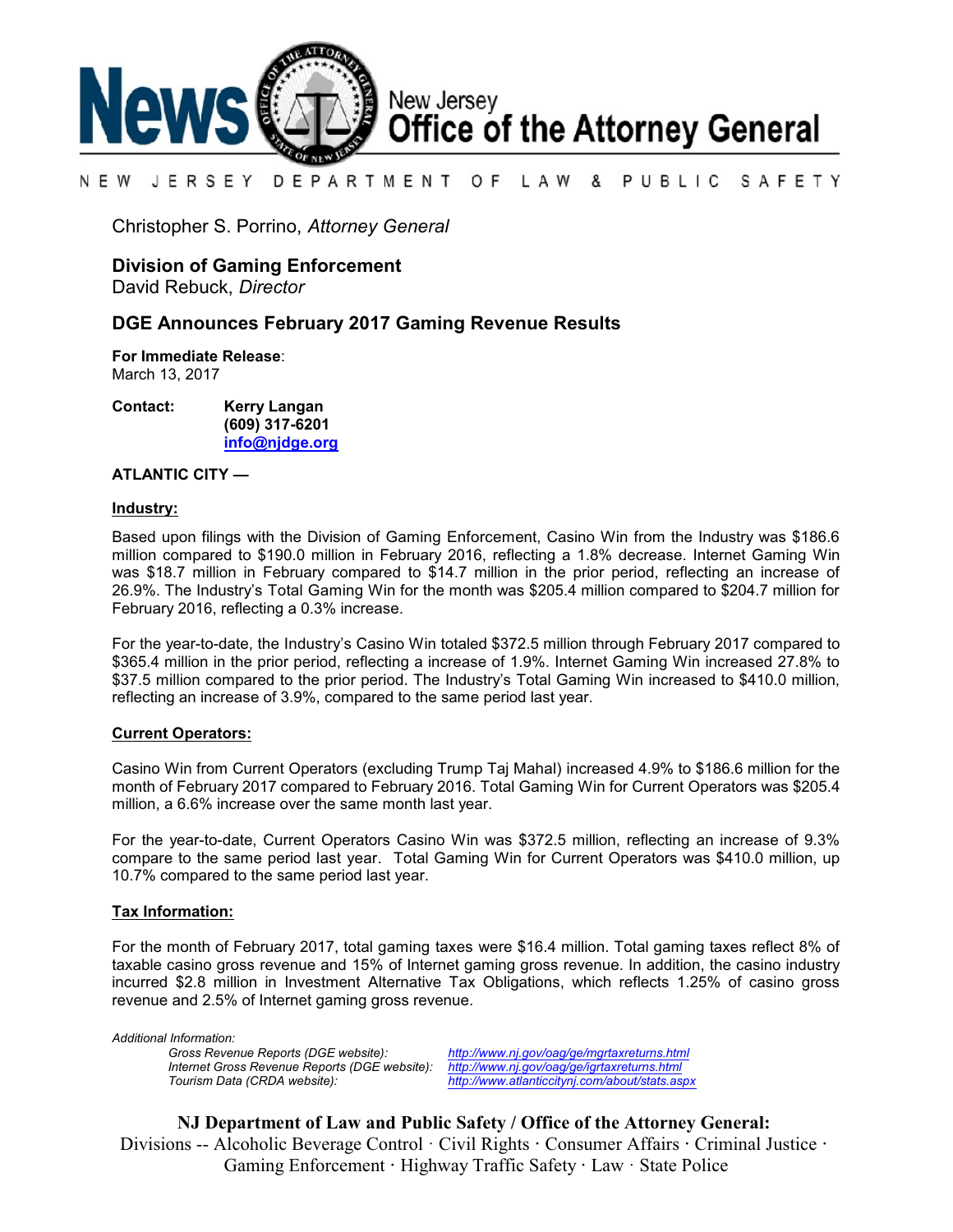# **FEBRUARY 2017 STATISTICS**

| <b>GAMING WIN INFORMATION</b>                 |                           |    |                           |                 |       |
|-----------------------------------------------|---------------------------|----|---------------------------|-----------------|-------|
|                                               |                           |    | Increase (Decrease)       |                 |       |
| <b>FEBRUARY</b>                               | \$<br>2017                |    | 2016                      | \$              | $\%$  |
| Slot Machine Win<br>Table Game Win            | 132,258,431<br>54,383,934 | \$ | 130,268,512<br>59,699,047 | \$<br>1,989,919 | 1.5   |
| Casino Win                                    |                           |    |                           | (5,315,113)     | (8.9) |
|                                               | 186,642,365               |    | 189,967,559               | (3,325,194)     | (1.8) |
| Peer-to-Peer                                  | 2,170,427                 |    | 1,994,065                 | 176,362         | 8.8   |
| <b>Other Authorized Games</b>                 | 16,551,663                |    | 12,755,555                | 3,796,108       | 29.8  |
| Internet Gaming Win                           | 18,722,090                |    | 14,749,620                | 3,972,470       | 26.9  |
| <b>Total Gaming Win</b>                       | 205,364,455               |    | 204,717,179               | 647,276         | 0.3   |
| Less: Trump Taj Mahal (a)                     |                           |    | 12,099,685                | (12,099,685)    | n/a   |
| Total: Current Operators (b)                  | \$<br>205,364,455         | \$ | 192,617,494               | 12,746,961      | 6.6   |
|                                               |                           |    |                           |                 |       |
| <b>FEBRUARY YTD</b>                           | \$                        |    |                           |                 |       |
| Slot Machine Win                              | 255,911,598               | \$ | 253, 174, 547             | \$<br>2,737,051 | 1.1   |
| Table Game Win                                | 116,583,897               |    | 112,274,262               | 4,309,635       | 3.8   |
| Casino Win                                    | 372,495,495               |    | 365,448,809               | 7,046,686       | 1.9   |
| Peer-to-Peer                                  | 4,509,293                 |    | 4,145,297                 | 363,996         | 8.8   |
| <b>Other Authorized Games</b>                 | 33,032,895                |    | 25,234,396                | 7,798,499       | 30.9  |
| Internet Gaming Win                           | 37,542,188                |    | 29,379,693                | 8,162,495       | 27.8  |
| <b>Total Gaming Win</b>                       | 410,037,683               |    | 394,828,502               | 15,209,181      | 3.9   |
| Less: Trump Taj Mahal (a)                     |                           |    | 24,536,723                | (24, 536, 723)  | n/a   |
| Total: Current Operators (b)                  | \$<br>410,037,683         | \$ | 370,291,779               | 39,745,904      | 10.7  |
|                                               |                           |    |                           |                 |       |
| <b>GROSS REVENUE TAX AND CRDA OBLIGATIONS</b> |                           |    |                           |                 |       |
|                                               | Total                     |    | Total IAT                 |                 |       |
|                                               | Gaming Taxes (c)          |    | Obligations (d)           |                 |       |
| February 2017                                 | \$<br>16,400,802          | \$ | 2,802,141                 |                 |       |
| YTD February 2017                             | \$<br>32,876,333          | \$ | 5,595,462                 |                 |       |
|                                               |                           |    |                           |                 |       |

(a) Discontinued Operators reflects ceased operators that did not report win during the last day of the current month. Trump Taj Mahal discontinued operations on October 10, 2016.

(b) Current Operators reflect active operators reporting win during the last day of the current month.

(c) Total Gaming Taxes reflect 8% of taxable casino gross revenue and 15% of Internet gaming gross revenue.

 Taxable casino gross revenue reflects casino gross revenue less the deduction for eligible promotional gaming credits. Gross Revenue is not Win, is unaudited, and subject to adjustment. Year-to-Date Gross Revenue amount includes any amendments received since the prior monthly press release.

(d) Total IAT Obligations reflect 1.25% of casino gross revenue and 2.5% of Internet gaming gross revenue.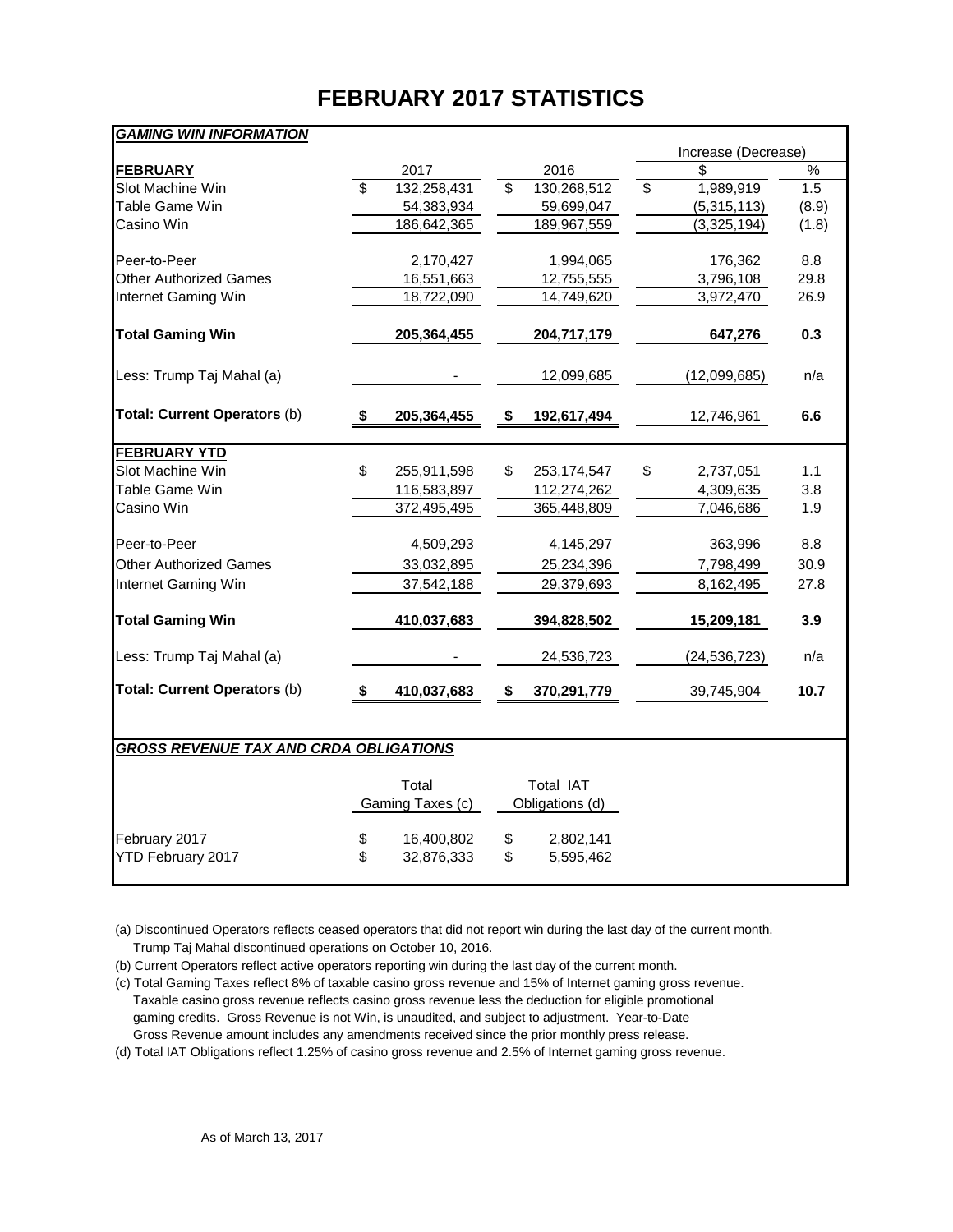#### **THE ATLANTIC CITY CASINO INDUSTRY MONTHLY WIN COMPARISON FOR THE MONTH ENDED FEBRUARY 2017 VERSUS 2016**

|                              | <b>CASINO WIN</b> |               |      | <b>INCREASE</b><br>(DECREASE) |      | <b>INTERNET GAMING WIN</b> |      |            |      |            | <b>INCREASE</b><br>(DECREASE) | <b>TOTAL GAMING WIN</b> |      |                  |      | <b>INCREASE</b><br>(DECREASE) |       |  |
|------------------------------|-------------------|---------------|------|-------------------------------|------|----------------------------|------|------------|------|------------|-------------------------------|-------------------------|------|------------------|------|-------------------------------|-------|--|
|                              | 2017              |               | 2016 |                               | $\%$ |                            | 2017 |            | 2016 |            | $\%$                          |                         | 2017 |                  | 2016 |                               | $\%$  |  |
| <b>Bally's AC</b>            | \$                | 16,314,486    | \$   | 17, 121, 796                  |      | (4.7)                      | \$   |            | \$   |            |                               | n/a                     | \$   | 16,314,486       | \$   | 17, 121, 796                  | (4.7) |  |
| Borgata                      |                   | 58,185,193    |      | 58,615,039                    |      | (0.7)                      |      | 3,745,868  |      | 4,236,733  |                               | (11.6)                  |      | 61,931,061       |      | 62,851,772                    | (1.5) |  |
| Caesars                      |                   | 22,829,847    |      | 22,633,558                    |      | 0.9                        |      |            |      |            |                               | n/a                     |      | 22,829,847       |      | 22,633,558                    | 0.9   |  |
| Caesars Interactive NJ       |                   |               |      |                               |      | n/a                        |      | 3,495,509  |      | 3,024,005  |                               | 15.6                    |      | 3,495,509        |      | 3,024,005                     | 15.6  |  |
| Golden Nugget                |                   | 16,418,294    |      | 15,633,929                    |      | 5.0                        |      | 5,175,795  |      | 3,118,809  |                               | 66.0                    |      | 21,594,089       |      | 18,752,738                    | 15.2  |  |
| Harrah's                     |                   | 29,509,084    |      | 29,348,053                    |      | 0.5                        |      |            |      |            |                               | n/a                     |      | 29,509,084       |      | 29,348,053                    | 0.5   |  |
| Resorts                      |                   | 15,110,214    |      | 12,448,487                    |      | 21.4                       |      |            |      |            |                               | n/a                     |      | 15,110,214       |      | 12,448,487                    | 21.4  |  |
| <b>Resorts Digital</b>       |                   |               |      |                               |      | n/a                        |      | 3,052,115  |      | 1,318,338  |                               | 131.5                   |      | 3,052,115        |      | 1,318,338                     | 131.5 |  |
| Tropicana                    |                   | 28, 275, 247  |      | 22,067,012                    |      | 28.1                       |      | 3,252,803  |      | 3,051,735  |                               | 6.6                     |      | 31,528,050       |      | 25,118,747                    | 25.5  |  |
| Total: Current Operators (a) |                   | 186, 642, 365 |      | \$177,867,874                 |      | 4.9                        |      | 18,722,090 | \$   | 14,749,620 |                               | 26.9                    |      | 205,364,455      |      | \$192,617,494                 | 6.6   |  |
| Trump Taj Mahal (b)          |                   | $\sim$        |      | 12,099,685                    |      | n/a                        |      |            |      |            |                               | n/a                     |      | $\boldsymbol{0}$ |      | 12,099,685                    | n/a   |  |
| <b>Total: Industry</b>       |                   | 186, 642, 365 |      | 189,967,559                   |      | (1.8)                      |      | 18,722,090 | \$   | 14,749,620 |                               | 26.9                    |      | 205, 364, 455    |      | \$204,717,179                 | 0.3   |  |

(a) Current Operators reflect licensees reporting win during the entire current month.

(b) Discontinued Operators reflects ceased operators that did not report win during the last day of the current month.Trump Taj Mahal discontinued operations on October 10, 2016.